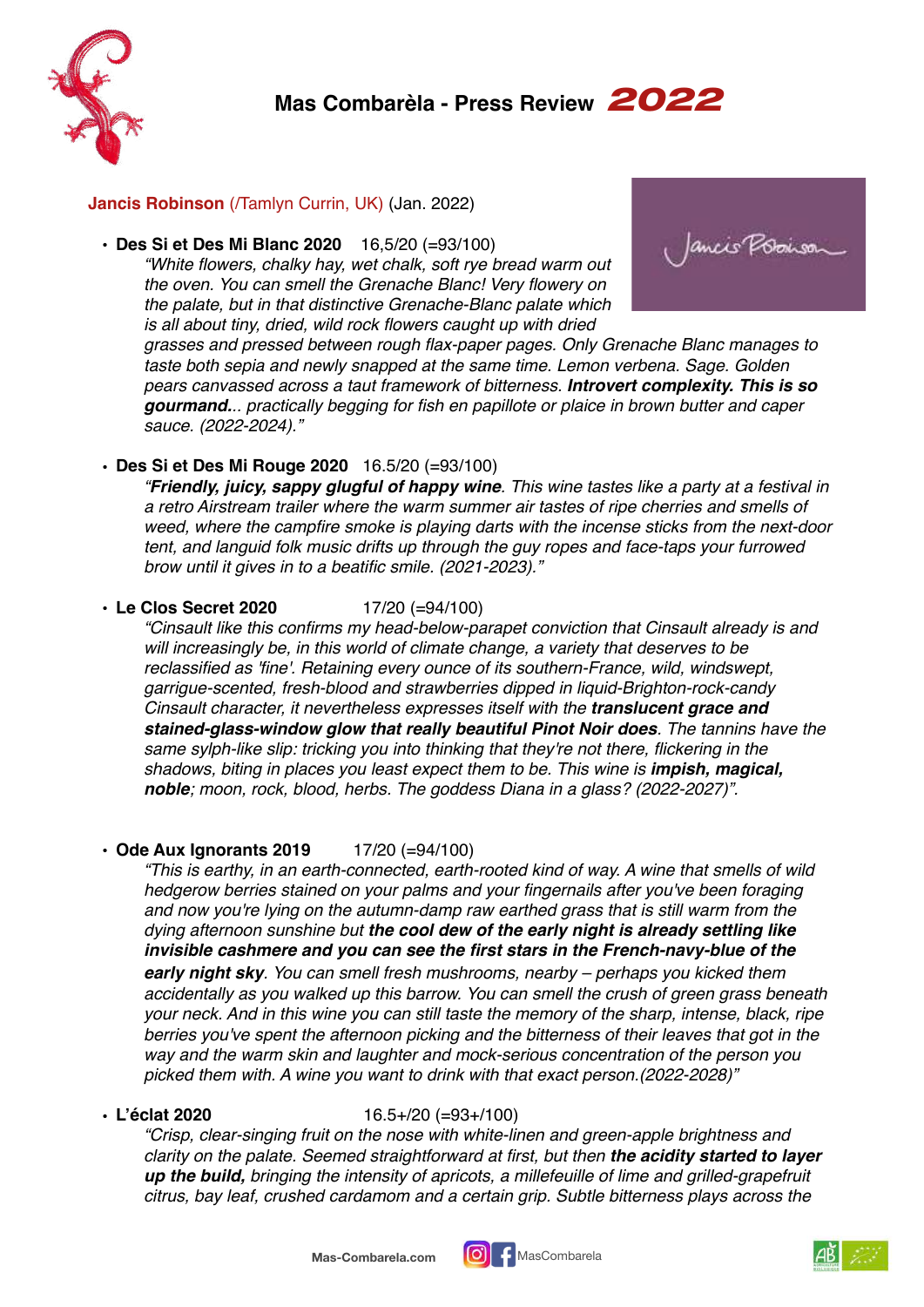*palate. There's a lot going on here, but it needs another year in bottle. I would leave it to the end of 2022 or 2023.(2023-2026)."*

## • **Lueurs d'Espar** 17/20 (=94/100)

*"Classic Mourvèdre density and concentration on the nose, and then, like slowly drawing your finger through thick purple-blue ink on black vellum, a wine that is animal and animal skin and the rigidly tight skin of tannic wild winter berries and the tannic rigor-rigidness of bare bony winter trees etched against flint skies. There is no charm, but caverns of echoing soul in this essence-of-Mourvèdre wine. I say 'no charm', which makes it sound tough and unresilient, which it isn't either. The tannins are like Sylvia Plath's punctuation: you don't see them until you're taught to, and then you realise that every jolt of words is contained in the full stops, the commas, the marks that aren't words. Don't drink this wild wine unless you have a wild soul, and even then, don't drink it alone, and don't drink it without a dark night and something slow-cooked and sensuously dark to eat.(2023-2029)"*

## *La Revue du Vin de France (Changing life to become a winegrower - Jan. 2022)*

### *They have taken the plunge for the world of wine* by Idelette Fritsch

*They were bankers, engineers, computer scientists, journalists… Today they are winegrowers, wine merchants or sommeliers. Their success fuels the myth of a wine Eldorado accessible to those who want to change their lives and experience the dream of making wine. Between myths and stubbornness, the new promised land of the "neos" is terra incognita .*

*October 2021. Olivier Faucon, who arrived in Terrasses du Larzac in 2016, is a happy winemaker. He has just bought the anniversary edition of Les Ignorants, the graphic novel by Étienne Davodeau (ed. Futuropolis) which he has been collecting in all languages since its release in 2011.*



*In this limited edition augmented by a joint interview, the authors – the Angevin cartoonist and the winemaker Richard Leroy – pay homage to him between the lines by citing the – numerous – vocations aroused by this book. Olivier Faucon had sent them a case of his first wine Ode aux Ignorants, vintage 2016… The year of his rebirth as a winemaker at Mas Combarèla, after a first career in international marketing.* 

#### *Initiatory story*

*After fifteen years spent between Taiwan, Shanghai and Paris as an employee for holding companies (the survey company Kantar, the outdoor advertising giant JCDecaux and the Chinese*

*conglomerate Haier, specialist in household appliances), Olivier acquires 10.5 hectares of vines on the Causse d'Arboras and in Montpeyroux, without cellars, to create his domain ex nihilo.*

*How could the reading of a comic strip, even in the form of an initiatory story, arouse the vocation of a second life, after the first already fulfilled? "Reading the true story of Richard Leroy, a former Parisian banker who became a winemaker in Anjou, I said to myself: why not me? ", recounts Olivier Faucon.*